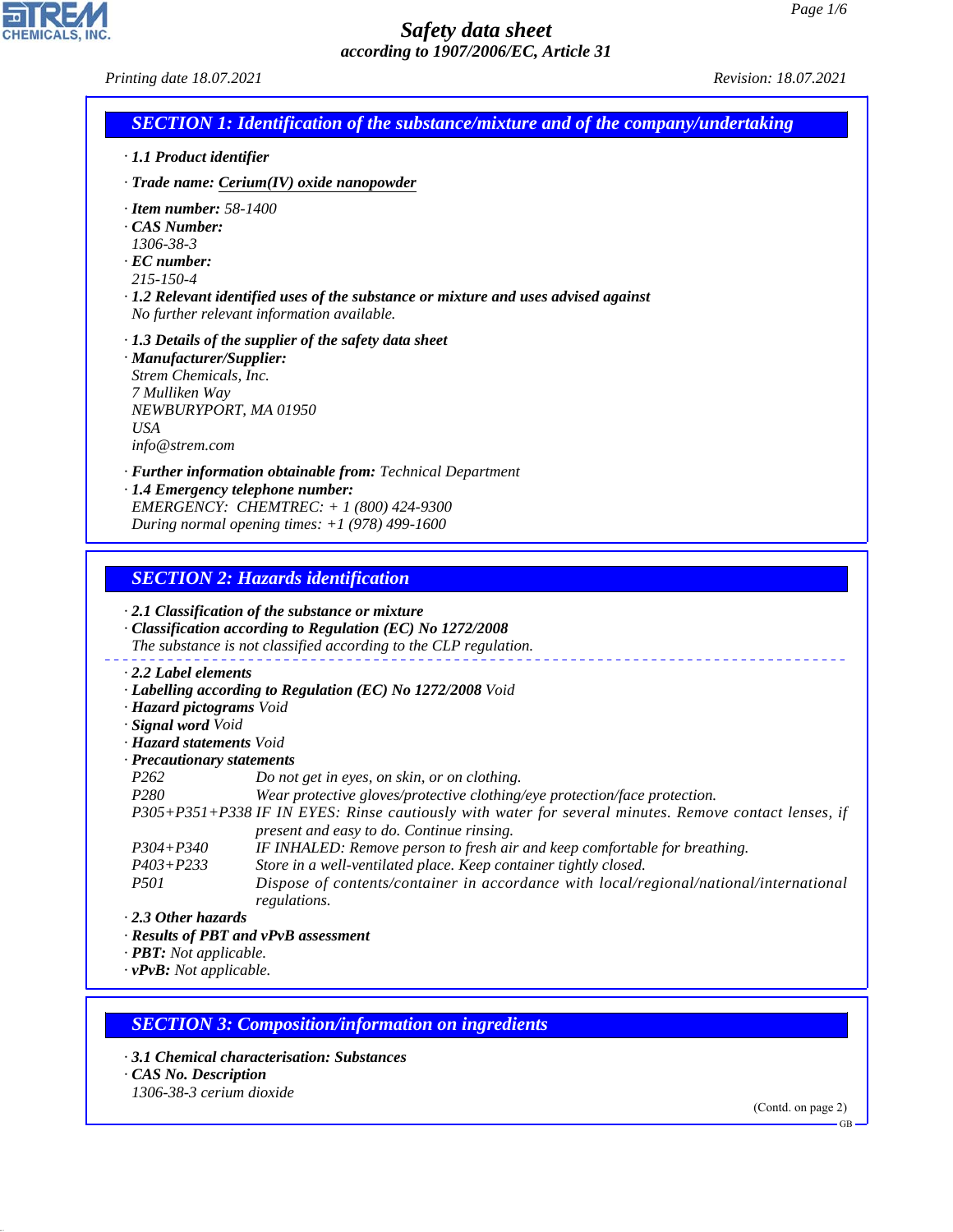*Printing date 18.07.2021 Revision: 18.07.2021*

(Contd. of page 1)

*Trade name: Cerium(IV) oxide nanopowder*

*· Identification number(s)*

*· EC number: 215-150-4*

### *SECTION 4: First aid measures*

*· 4.1 Description of first aid measures*

- *· General information: No special measures required.*
- *· After inhalation: Supply fresh air; consult doctor in case of complaints.*
- *· After skin contact: Immediately rinse with water.*
- *· After eye contact: Rinse opened eye for several minutes under running water. Then consult a doctor.*
- *· After swallowing: If symptoms persist consult doctor.*
- *· 4.2 Most important symptoms and effects, both acute and delayed No further relevant information available.*
- *· 4.3 Indication of any immediate medical attention and special treatment needed*

*No further relevant information available.*

### *SECTION 5: Firefighting measures*

*· 5.1 Extinguishing media*

- *· Suitable extinguishing agents: Use fire extinguishing methods suitable to surrounding conditions.*
- *· 5.2 Special hazards arising from the substance or mixture No further relevant information available.*
- *· 5.3 Advice for firefighters*
- *· Protective equipment: No special measures required.*

#### *SECTION 6: Accidental release measures*

- *· 6.1 Personal precautions, protective equipment and emergency procedures Not required.*
- *· 6.2 Environmental precautions: No special measures required.*
- *· 6.3 Methods and material for containment and cleaning up:*
- *Dispose contaminated material as waste according to item 13.*
- *· 6.4 Reference to other sections*
- *See Section 7 for information on safe handling.*
- *See Section 8 for information on personal protection equipment.*

*See Section 13 for disposal information.*

#### *SECTION 7: Handling and storage*

- *· 7.1 Precautions for safe handling No special measures required.*
- *· Information about fire and explosion protection: No special measures required.*
- *· 7.2 Conditions for safe storage, including any incompatibilities*
- *· Storage:*

44.1.1

- *· Requirements to be met by storerooms and receptacles: No special requirements.*
- *· Information about storage in one common storage facility: Not required.*
- *· Further information about storage conditions: None.*
- *· 7.3 Specific end use(s) No further relevant information available.*

#### *SECTION 8: Exposure controls/personal protection*

*· Additional information about design of technical facilities: No further data; see item 7.*

(Contd. on page 3)

GB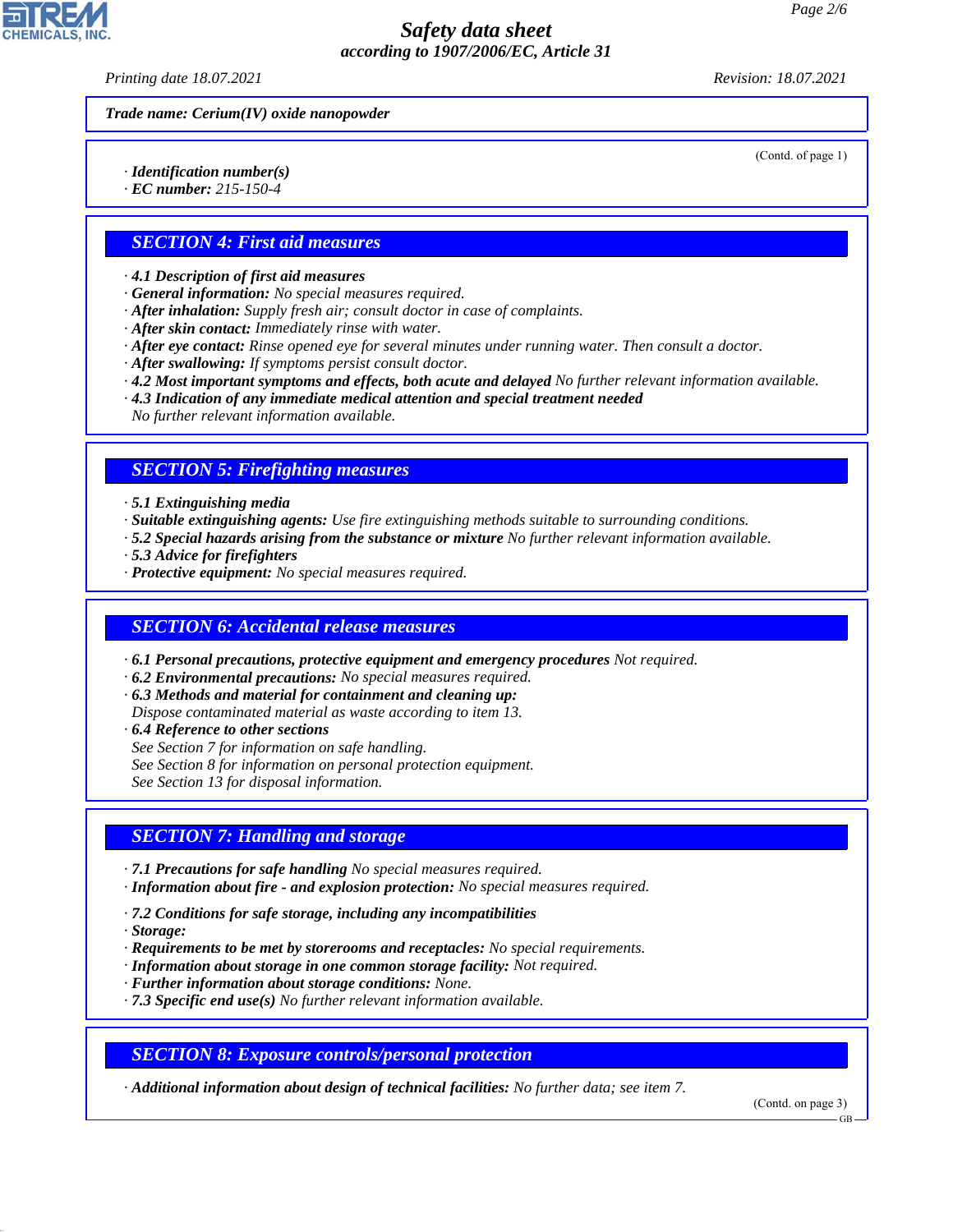CHEMICALS, INC.

44.1.1

*Printing date 18.07.2021 Revision: 18.07.2021*

*Trade name: Cerium(IV) oxide nanopowder*

| $\cdot$ 8.1 Control parameters<br>· Additional information: The lists valid during the making were used as basis.                                                                                                                                               | · Ingredients with limit values that require monitoring at the workplace: Not required.                                                                                                                                                                                                                                                                                                                                                                           |
|-----------------------------------------------------------------------------------------------------------------------------------------------------------------------------------------------------------------------------------------------------------------|-------------------------------------------------------------------------------------------------------------------------------------------------------------------------------------------------------------------------------------------------------------------------------------------------------------------------------------------------------------------------------------------------------------------------------------------------------------------|
| 8.2 Exposure controls<br>· Personal protective equipment:<br>· General protective and hygienic measures:<br>The usual precautionary measures are to be adhered to when handling chemicals.<br>· Respiratory protection: Not required.<br>· Protection of hands: |                                                                                                                                                                                                                                                                                                                                                                                                                                                                   |
| Protective gloves                                                                                                                                                                                                                                               |                                                                                                                                                                                                                                                                                                                                                                                                                                                                   |
| chemical mixture.<br>· Material of gloves<br>varies from manufacturer to manufacturer.<br>· Penetration time of glove material                                                                                                                                  | The glove material has to be impermeable and resistant to the product/the substance/the preparation.<br>Due to missing tests no recommendation to the glove material can be given for the product/the preparation/the<br>Selection of the glove material on consideration of the penetration times, rates of diffusion and the degradation<br>The selection of the suitable gloves does not only depend on the material, but also on further marks of quality and |
| observed.<br>· Eye protection: Safety glasses                                                                                                                                                                                                                   | The exact break through time has to be found out by the manufacturer of the protective gloves and has to be                                                                                                                                                                                                                                                                                                                                                       |
|                                                                                                                                                                                                                                                                 |                                                                                                                                                                                                                                                                                                                                                                                                                                                                   |
|                                                                                                                                                                                                                                                                 |                                                                                                                                                                                                                                                                                                                                                                                                                                                                   |
| · 9.1 Information on basic physical and chemical properties<br>· General Information                                                                                                                                                                            |                                                                                                                                                                                                                                                                                                                                                                                                                                                                   |
| $\cdot$ Appearance:                                                                                                                                                                                                                                             |                                                                                                                                                                                                                                                                                                                                                                                                                                                                   |
| Form:                                                                                                                                                                                                                                                           | Powder                                                                                                                                                                                                                                                                                                                                                                                                                                                            |
| Colour:                                                                                                                                                                                                                                                         | Yellow                                                                                                                                                                                                                                                                                                                                                                                                                                                            |
|                                                                                                                                                                                                                                                                 | <b>Odourless</b>                                                                                                                                                                                                                                                                                                                                                                                                                                                  |
| $\cdot$ Odour:<br>· Odour threshold:                                                                                                                                                                                                                            | Not determined.                                                                                                                                                                                                                                                                                                                                                                                                                                                   |
| $\cdot$ pH-value:                                                                                                                                                                                                                                               | Not applicable.                                                                                                                                                                                                                                                                                                                                                                                                                                                   |
| $\cdot$ Change in condition                                                                                                                                                                                                                                     | ~2.6 $\degree$ C                                                                                                                                                                                                                                                                                                                                                                                                                                                  |
| Melting point/freezing point:<br>Initial boiling point and boiling range: Undetermined.                                                                                                                                                                         |                                                                                                                                                                                                                                                                                                                                                                                                                                                                   |
|                                                                                                                                                                                                                                                                 | Not applicable.                                                                                                                                                                                                                                                                                                                                                                                                                                                   |
|                                                                                                                                                                                                                                                                 | Product is not flammable.                                                                                                                                                                                                                                                                                                                                                                                                                                         |
| · Flash point:<br>· Flammability (solid, gas):<br>· Ignition temperature:                                                                                                                                                                                       |                                                                                                                                                                                                                                                                                                                                                                                                                                                                   |
| <b>Decomposition temperature:</b>                                                                                                                                                                                                                               | Not determined.                                                                                                                                                                                                                                                                                                                                                                                                                                                   |
| · Auto-ignition temperature:                                                                                                                                                                                                                                    | Not determined.                                                                                                                                                                                                                                                                                                                                                                                                                                                   |
| · Explosive properties:                                                                                                                                                                                                                                         | Product does not present an explosion hazard.                                                                                                                                                                                                                                                                                                                                                                                                                     |
| · Explosion limits:                                                                                                                                                                                                                                             |                                                                                                                                                                                                                                                                                                                                                                                                                                                                   |
| Lower:                                                                                                                                                                                                                                                          | Not determined.                                                                                                                                                                                                                                                                                                                                                                                                                                                   |
| <b>Upper:</b>                                                                                                                                                                                                                                                   | Not determined.                                                                                                                                                                                                                                                                                                                                                                                                                                                   |
| · Vapour pressure:                                                                                                                                                                                                                                              | Not applicable.                                                                                                                                                                                                                                                                                                                                                                                                                                                   |
| $\cdot$ Density at 20 $\textdegree$ C:                                                                                                                                                                                                                          | $1.23$ g/cm <sup>3</sup>                                                                                                                                                                                                                                                                                                                                                                                                                                          |

(Contd. on page 4)

GB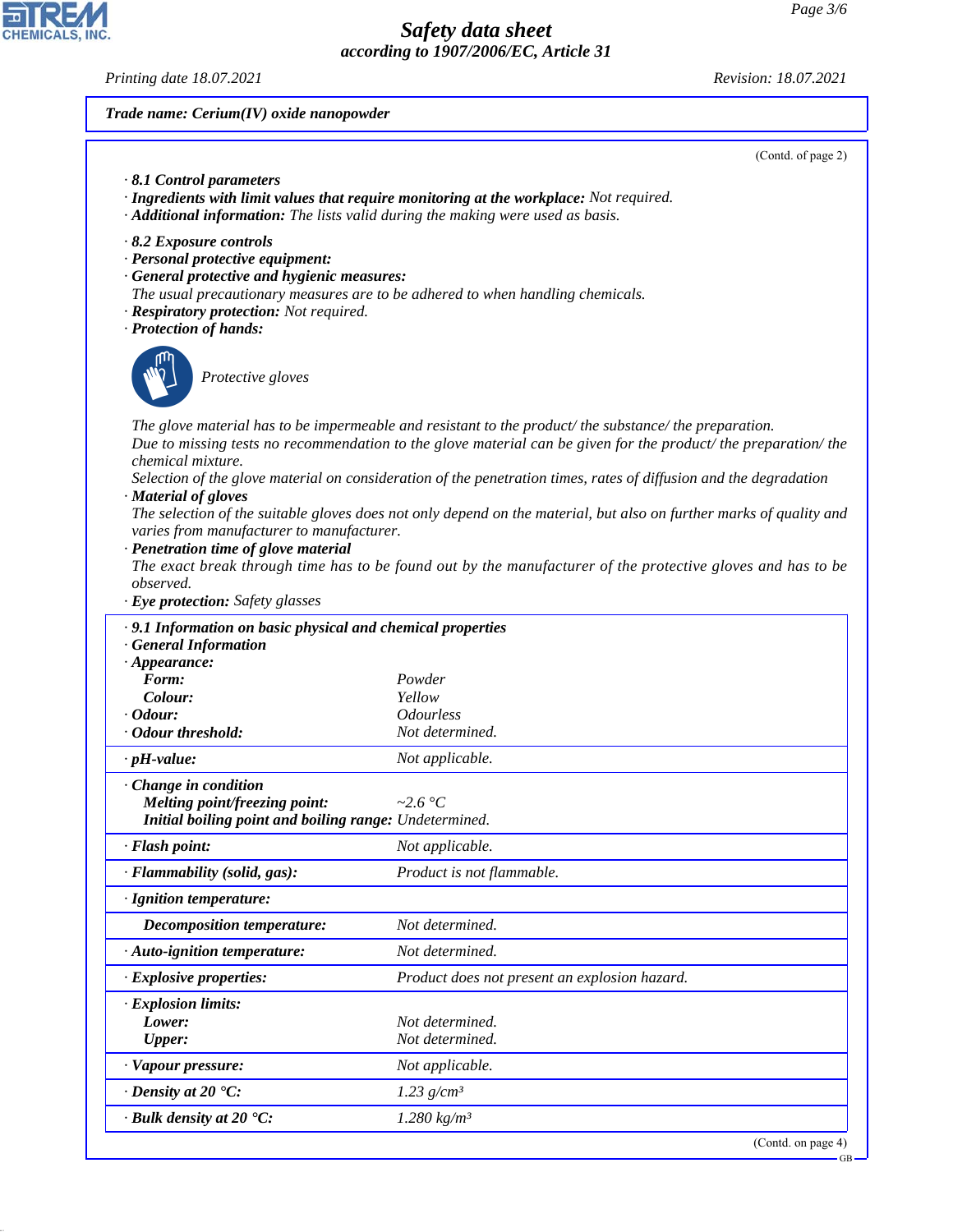*Printing date 18.07.2021 Revision: 18.07.2021*

#### *Trade name: Cerium(IV) oxide nanopowder*

|                                           | (Contd. of page 3)                         |
|-------------------------------------------|--------------------------------------------|
| $\cdot$ Relative density                  | Not determined.                            |
| · Vapour density                          | Not applicable.                            |
| $\cdot$ Evaporation rate                  | Not applicable.                            |
| · Solubility in / Miscibility with        |                                            |
| water:                                    | <i>Insoluble.</i>                          |
| · Partition coefficient: n-octanol/water: | Not determined.                            |
| · Viscosity:                              |                                            |
| Dynamic:                                  | Not applicable.                            |
| Kinematic:                                | Not applicable.                            |
| · Solvent content:                        |                                            |
| Organic solvents:                         | $0.0\%$                                    |
| $VOC$ (EC)                                | $0.00\%$                                   |
| Solids content:                           | $100.0\%$                                  |
| $\cdot$ 9.2 Other information             | No further relevant information available. |

## *SECTION 10: Stability and reactivity*

*· 10.1 Reactivity No further relevant information available.*

- *· 10.2 Chemical stability*
- *· Thermal decomposition / conditions to be avoided: No decomposition if used according to specifications.*
- *· 10.3 Possibility of hazardous reactions No dangerous reactions known.*
- *· 10.4 Conditions to avoid No further relevant information available.*
- *· 10.5 Incompatible materials: No further relevant information available.*
- *· 10.6 Hazardous decomposition products: No dangerous decomposition products known.*

## *SECTION 11: Toxicological information*

*· 11.1 Information on toxicological effects*

- *· Acute toxicity Based on available data, the classification criteria are not met.*
- *· Primary irritant effect:*
- *· Skin corrosion/irritation Based on available data, the classification criteria are not met.*
- *· Serious eye damage/irritation Based on available data, the classification criteria are not met.*
- *· Respiratory or skin sensitisation Based on available data, the classification criteria are not met.*
- *· CMR effects (carcinogenity, mutagenicity and toxicity for reproduction)*
- *· Germ cell mutagenicity Based on available data, the classification criteria are not met.*
- *· Carcinogenicity Based on available data, the classification criteria are not met.*
- *· Reproductive toxicity Based on available data, the classification criteria are not met.*
- *· STOT-single exposure Based on available data, the classification criteria are not met.*
- *· STOT-repeated exposure Based on available data, the classification criteria are not met.*
- *· Aspiration hazard Based on available data, the classification criteria are not met.*

## *SECTION 12: Ecological information*

*· 12.1 Toxicity*

44.1.1

- *· Aquatic toxicity: No further relevant information available.*
- *· 12.2 Persistence and degradability No further relevant information available.*
- *· 12.3 Bioaccumulative potential No further relevant information available.*
- *· 12.4 Mobility in soil No further relevant information available.*

(Contd. on page 5)

GB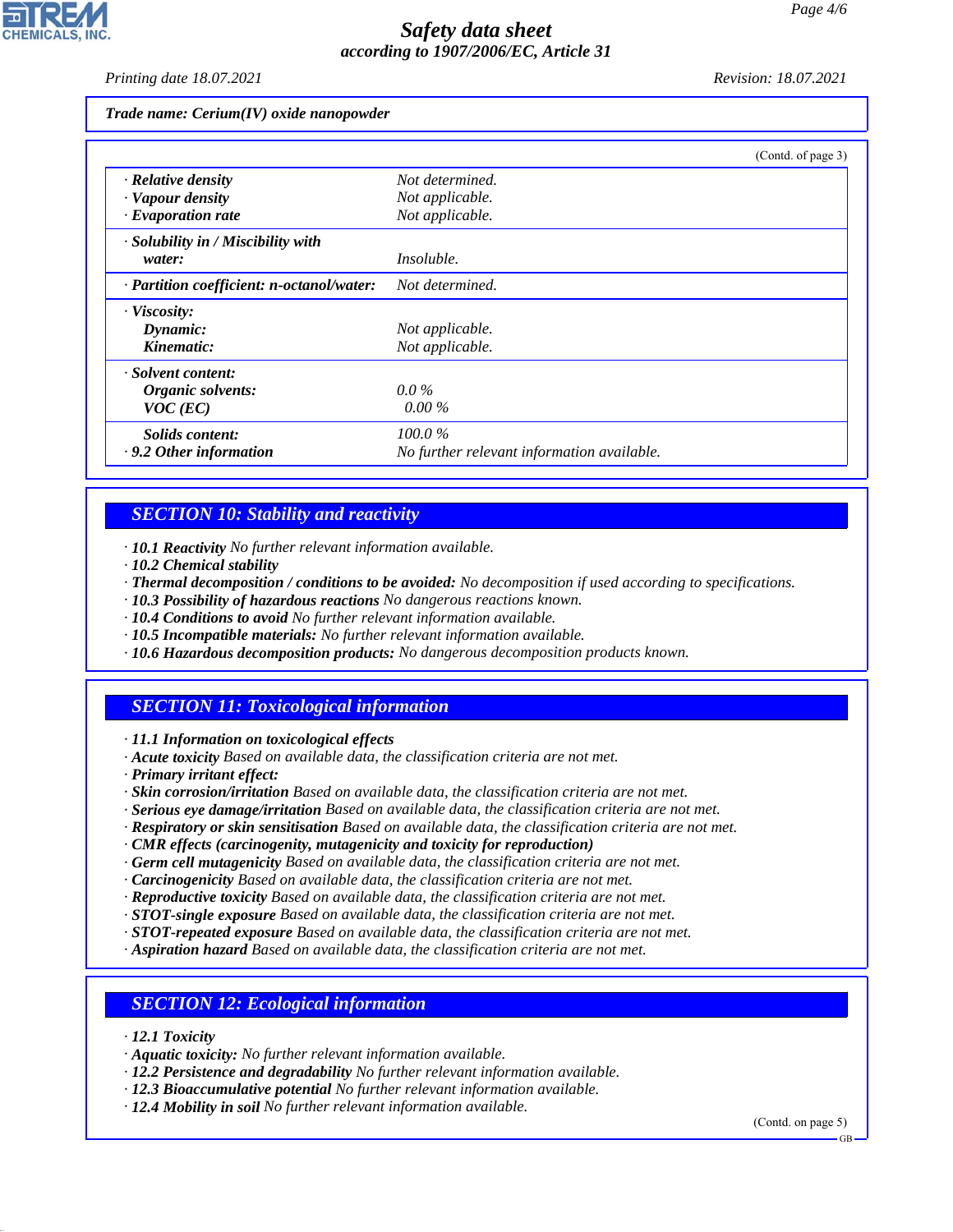*Printing date 18.07.2021 Revision: 18.07.2021*

#### *Trade name: Cerium(IV) oxide nanopowder*

*· Additional ecological information:*

- *· General notes: Not known to be hazardous to water.*
- *· 12.5 Results of PBT and vPvB assessment*
- *· PBT: Not applicable.*
- *· vPvB: Not applicable.*
- *· 12.6 Other adverse effects No further relevant information available.*

#### *SECTION 13: Disposal considerations*

- *· 13.1 Waste treatment methods*
- *· Recommendation Disposal must be made according to official regulations.*
- *· Uncleaned packaging:*
- *· Recommendation: Disposal must be made according to official regulations.*

| <b>SECTION 14: Transport information</b>                                           |                 |  |
|------------------------------------------------------------------------------------|-----------------|--|
| · 14.1 UN-Number<br>· ADR, ADN, IMDG, IATA                                         | not regulated   |  |
| $\cdot$ 14.2 UN proper shipping name<br>· ADR, ADN, IMDG, IATA                     | not regulated   |  |
| $\cdot$ 14.3 Transport hazard class(es)                                            |                 |  |
| · ADR, ADN, IMDG, IATA<br>· Class                                                  | not regulated   |  |
| ⋅14.4 Packing group<br>· ADR, IMDG, IATA                                           | not regulated   |  |
| $\cdot$ 14.5 Environmental hazards:<br>· Marine pollutant:                         | $N_{O}$         |  |
| $\cdot$ 14.6 Special precautions for user                                          | Not applicable. |  |
| $\cdot$ 14.7 Transport in bulk according to Annex II of<br>Marpol and the IBC Code | Not applicable. |  |
| · UN "Model Regulation":                                                           | not regulated   |  |

#### *SECTION 15: Regulatory information*

*· 15.1 Safety, health and environmental regulations/legislation specific for the substance or mixture*

*· Directive 2012/18/EU*

44.1.1

- *· Named dangerous substances ANNEX I Substance is not listed.*
- *· 15.2 Chemical safety assessment: A Chemical Safety Assessment has not been carried out.*

#### *SECTION 16: Other information*

*This information is based on our present knowledge. However, this shall not constitute a guarantee for any specific product features and shall not establish a legally valid contractual relationship.*

*· Department issuing SDS: Technical Department.*

(Contd. on page 6)

(Contd. of page 4)



GB